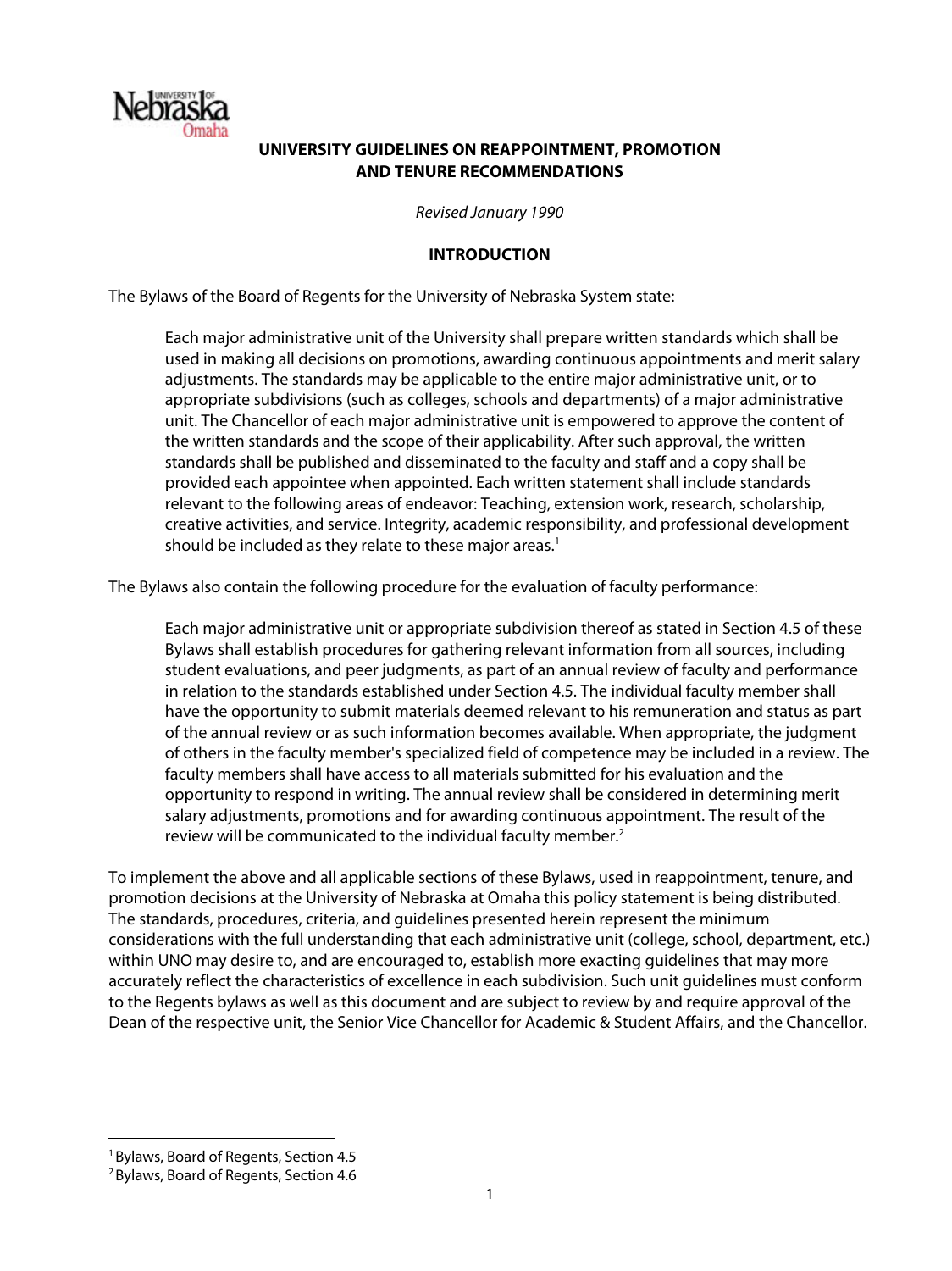#### **REAPPOINTMENTS**

Appointments for a Specific Term are commonly referred to as "tenure track" appointments. Appointments for a Specific Term shall be on the basis of either academic year or fiscal year, shall be for a term not to exceed three (3) years, and shall carry no presumption of renewal. If the administration decides not to reappoint the Unit Member holding an Appointment for a Specific Term, then written notice of nonrenewal shall be given to the Unit Member.<sup>3</sup>

# **Meaning of Reappointment**

The rationale for making one year appointments is to afford department chairpersons and cognizant deans an opportunity to evaluate the performance and potential of new faculty members before a subsequent decision on tenure must be made. The provision of the reappointment is tantamount to a probationary period in which the faculty member can assess existing circumstances at this institution, and the University administration upon appropriate recommendations can evaluate the continued demonstration of professional competence of the individual faculty member.

# **Criteria**

Since the process of reappointment will eventually lead to a decision on tenure and/or promotion, it is essential that department chairpersons and deans exercise the utmost discretion in evaluating an individual for reappointment purposes. Each reappointment should be given the same scrutiny as afforded the hiring of a new faculty member. The primary determinant should be the evidence and evaluations pertinent to this basic question: How effectively does the faculty member in question contribute to the current or anticipated objectives of the department, college and university? Although emphasis must be given to the current level of performance, each department chairperson *and dean* must exercise judgment in evaluating the appointee in terms of potential for future contribution.

The same general criteria that are applied when faculty members are being considered for tenure and/or promotion should be used insofar as pertinent in making evaluations for reappointments. The initial evaluation may place greater emphasis upon the individual's performances relative to teaching, advising, working with students in some other professional capacity, and service to the University; but as time parameters approach the maximum period of service before a tenure *decision* must be *made*, the evaluations should be more extensive and incorporate all the criteria outlined in this document and developed by the respective departments and colleges.

# **Procedure and Notice of Reappointment**

All recommendations for reappointment must be substantially documented and carefully scrutinized by the respective department chairperson and dean. All recommendations shall be sent forward by the department chairperson to the cognizant dean for evaluation and recommendation and then sent to the Senior Vice Chancellor for Academic & Student Affairs for review and recommendation. When such reappointments include individuals currently participating or scheduled to participate in a graduate program, the graduate dean at UNO must be allowed sufficient time to review the recommendations, before they are forwarded to the Senior Vice Chancellor.

Recommendations for reappointment receiving the concurrence of the Senior Vice Chancellor for Academic & Student Affairs and the Chancellor will be forwarded to the Board of Regents. A letter of recommendation will then be sent to all individuals whose reappointment has received Regental approval.

 $\overline{a}$ <sup>3</sup> Collective Bargaining Agreement, 3.3.1.2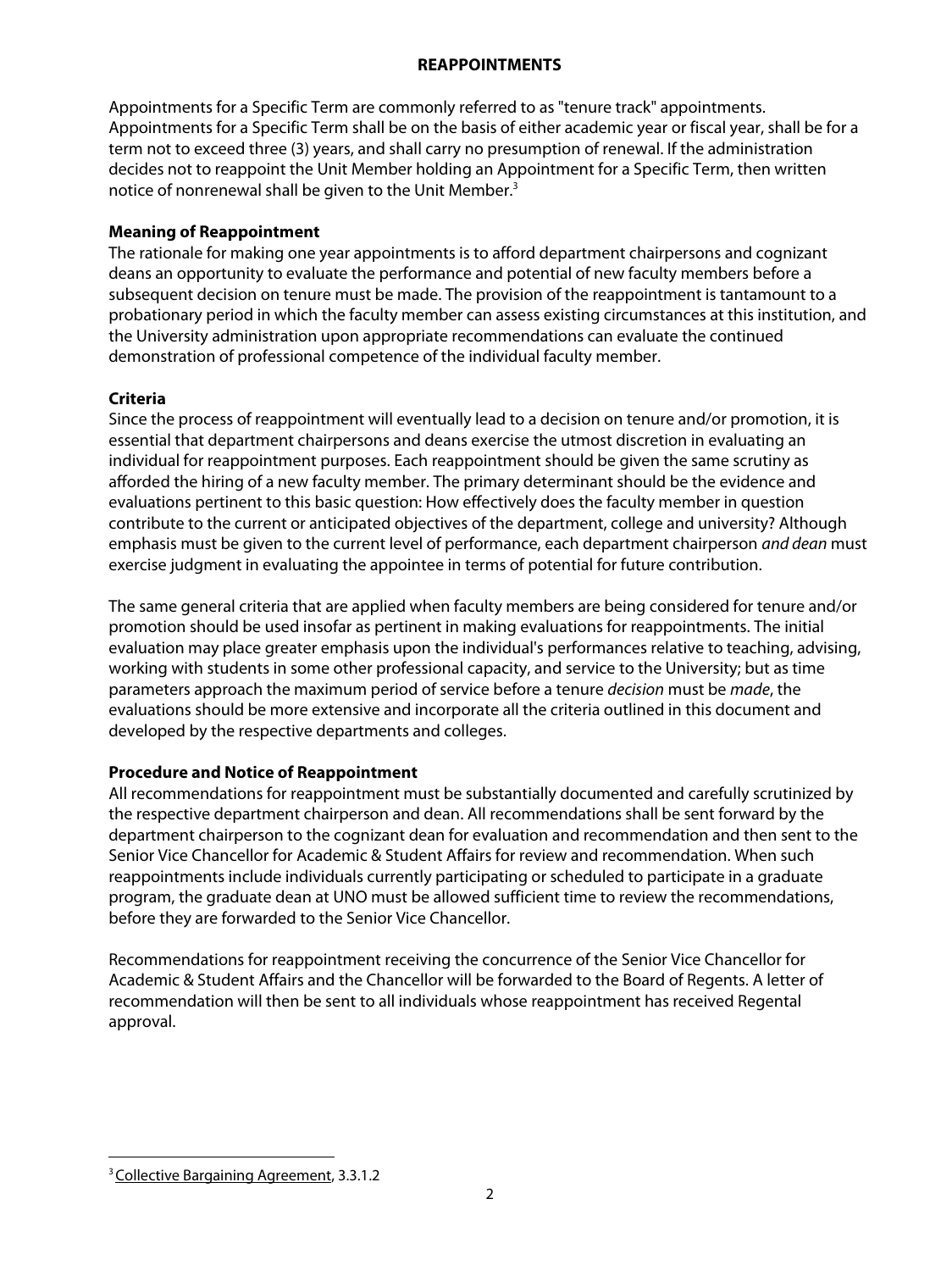#### **Procedure and Notice of Non-reappointment**

Notice that the appointment for a specific term will not be renewed shall be given in accordance with the following standards<sup>4</sup>:

- (A) If the term of the appointment expires at the end of the first academic year of service, notice shall be given by an appropriate administrative officer or by the Board of Regents *on or before the ninetieth (90th) day prior to the expiration date of his/her current appointment*.
- (B) If the term of the appointment expires after two or more years of service at the University, notice shall be given by an appropriate administrative officer or by the Board of Regents twelve (12) months *prior to the expiration date of the appointment*.
- (C) Notice by an appropriate administrative officer may be signed by the dean, the Senior Vice Chancellor for Academic & Student Affairs, or the Chancellor. Notice, by action of the Board, shall be signed in the manner directed by the Board. In the absence of specific direction, said notice shall be signed by the Corporation Secretary. Notice shall be deemed to have been properly given when sent by U.S. mail by certified or registered letter, properly addressed, postage prepaid, and return receipt requested.
- (D) If written notice is not given to the appointee by the appropriate administrative officer or by The Board in the manner herein provided within the time specified, the appointment shall be extended *at least for a period of time to allow full notice of nonrenewal in accordance with the notice procedures of the Collective Bargaining Agreement 3.3.1.2*.

To encourage careful deliberation of these important decisions, recommendations *of reappointment and*  non-reappointment should be forwarded to the Office of the Senior Vice Chancellor for Academic & Student Affairs *according to the dates identified in the Administrative Calendar*. All faculty should be notified as soon as feasible if they are not going to be recommended for reappointment.

## **PROMOTION AND CONTINUOUS APPOINTMENT**

## **Meaning of Tenure and Continuous Appointment**

The acquiring of a continuous appointment is a special recognition that the University can confer. Tenure must not be considered a guarantee of life-time employment. It may be defined as a right to continuous employment, subject to satisfactory performance of assigned duties, acceptable professional and personal conduct, and the financial condition of the institution.5 Tenure should also obligate the faculty member to continue performance at a high level of professional competency. Since the students and other members of the academic community are entitled to competent performance on the part of the professors, every effort must be made to prevent tenure from becoming a shield to protect incompetence or indifference in the classroom or in other professional activities.

Promotion is not to be viewed as a matter of professional right based merely upon length of service, but instead must be treated as a reward for outstanding contributions to the department, college and university. It is imperative that each department and college exercise extreme discretion in evaluating faculty for promotion purposes. All departmental recommendations to the cognizant dean must be substantially documented. Evidence must be included to demonstrate that the faculty member's capabilities and potentialities are commensurate with the recommended rank.

<sup>&</sup>lt;sup>4</sup> Collective Bargaining Agreement, 3.3.1.2<br><sup>5</sup> Ad Hoc Committee on Academic Tenure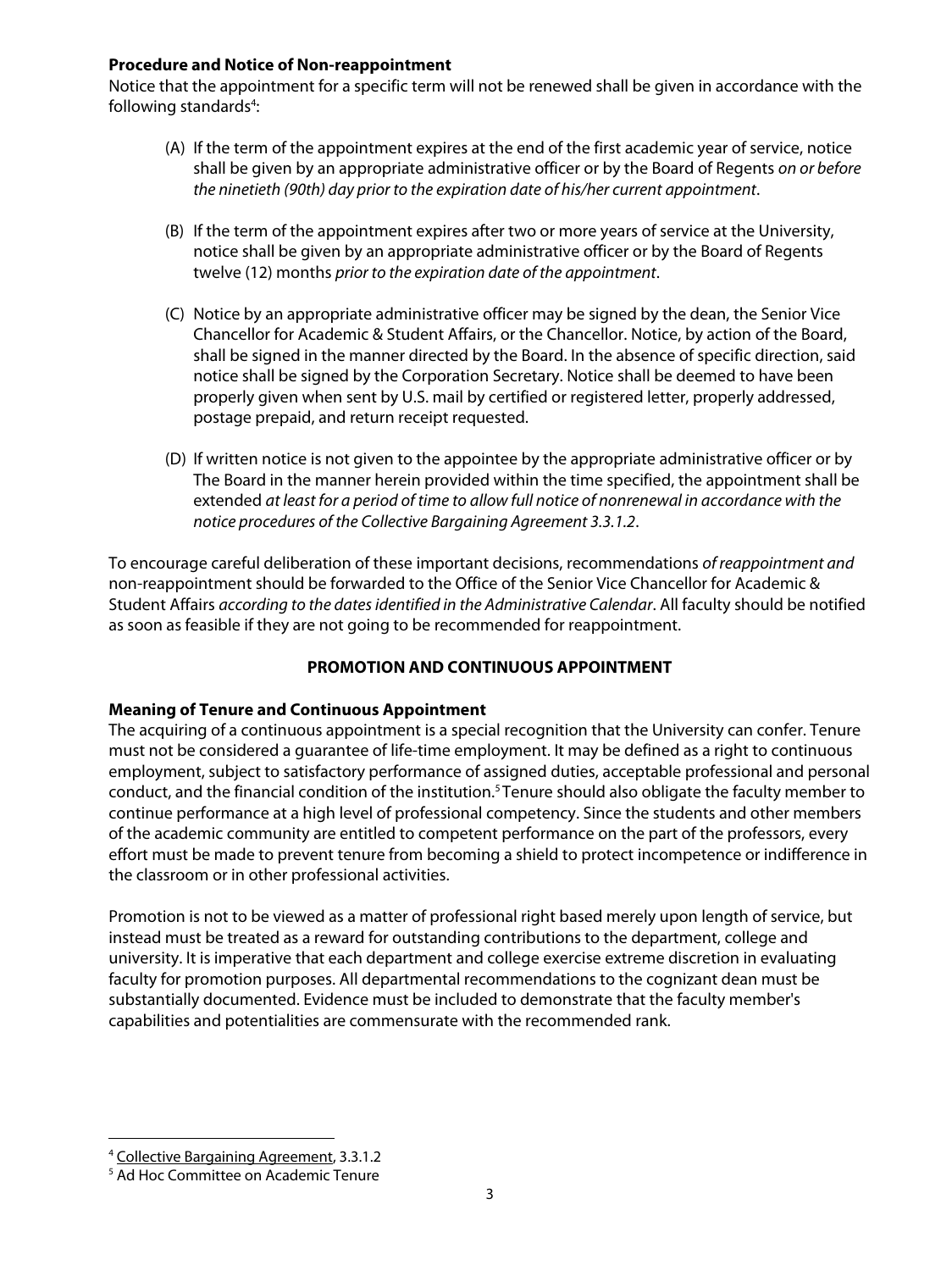#### **Criteria for Acquisition of Tenure or Consideration for Promotion**

Before continuous appointment is awarded to a member of the faculty the quality of his/her performance must be examined at the departmental, college, and university levels. However, because of the widely varying objectives and functions of academic departments within a large university, the major responsibilities in recommendation of a tenure appointment or promotion will necessarily rest with the department chairperson and dean. Rather than establish only one set of continuous appointment and promotion criteria for all departments, each department may detail and publish its criteria for recommendation for continuous appointment and/or promotion. These criteria should be approved by the Dean of the College involved and the Senior Vice Chancellor for Academic & Student Affairs.<sup>6</sup> In no event should these criteria stipulate the granting of continuous appointment or promotion merely as a reward for serving on the faculty a specified number of years.

The minimum period of service before an individual can be awarded tenure shall be three years of fulltime teaching (or service of professionals such as librarians and research professors) at the college or university level. At least two years of this service normally must be at the University of Nebraska at Omaha.7

Persons holding academic rank below Assistant Professor are *not* eligible for a continuous appointment.8 A continuous appointment will never be granted in the absence of substantial documentation demonstrating consistently outstanding contributions to the University with consideration given to teaching and to other professional contributions including scholarly research and other service within and outside the University. Regental policy calls for either continuous appointment or termination at the end of seven years of specific term service at the rank of instructor or above, with notice of termination in every case to be given no later than the end of the sixth year of service.<sup>9</sup> The period of service required for the granting of a continuous appointment will normally approach the seven year maximum.

The educational requirement which ordinarily is expected of any person being recommended for a continuous appointment is a terminal degree as defined by the appropriate accrediting agencies in each academic field. Exceptions may arise where other qualifications clearly outweigh the lack of a terminal degree. Special considerations must be taken in academic disciplines (such as art, music, etc.) where unique experience customarily weighs heavily in the evaluation of the individual faculty member's professional competence and where the attainment of a doctoral degree is customarily an exception rather than the rule. Regardless of the educational requirement, the primary emphasis must rest on the individual's professional profile and the overriding necessity of maintaining well-qualified faculty within the institution.

Promotions from Instructor to Assistant Professor for those individuals without the terminal degree should be recommended only in those instances where the faculty member's qualifications, including teaching performance and other professional contributions, substantially outweigh the degree requirement. *Normally, granting of continuous appointment to Assistant Professor should be accompanied by promotion to Associate Professor*.

<sup>6</sup> Ad Hoc Committee on Academic Tenure

<sup>7</sup>Ad Hoc Committee on Academic Tenure

<sup>8</sup>Bylaws, Board of Regents, Section 4.4.3

<sup>&</sup>lt;sup>9</sup> Bylaws, Board of Regents, Section 4.10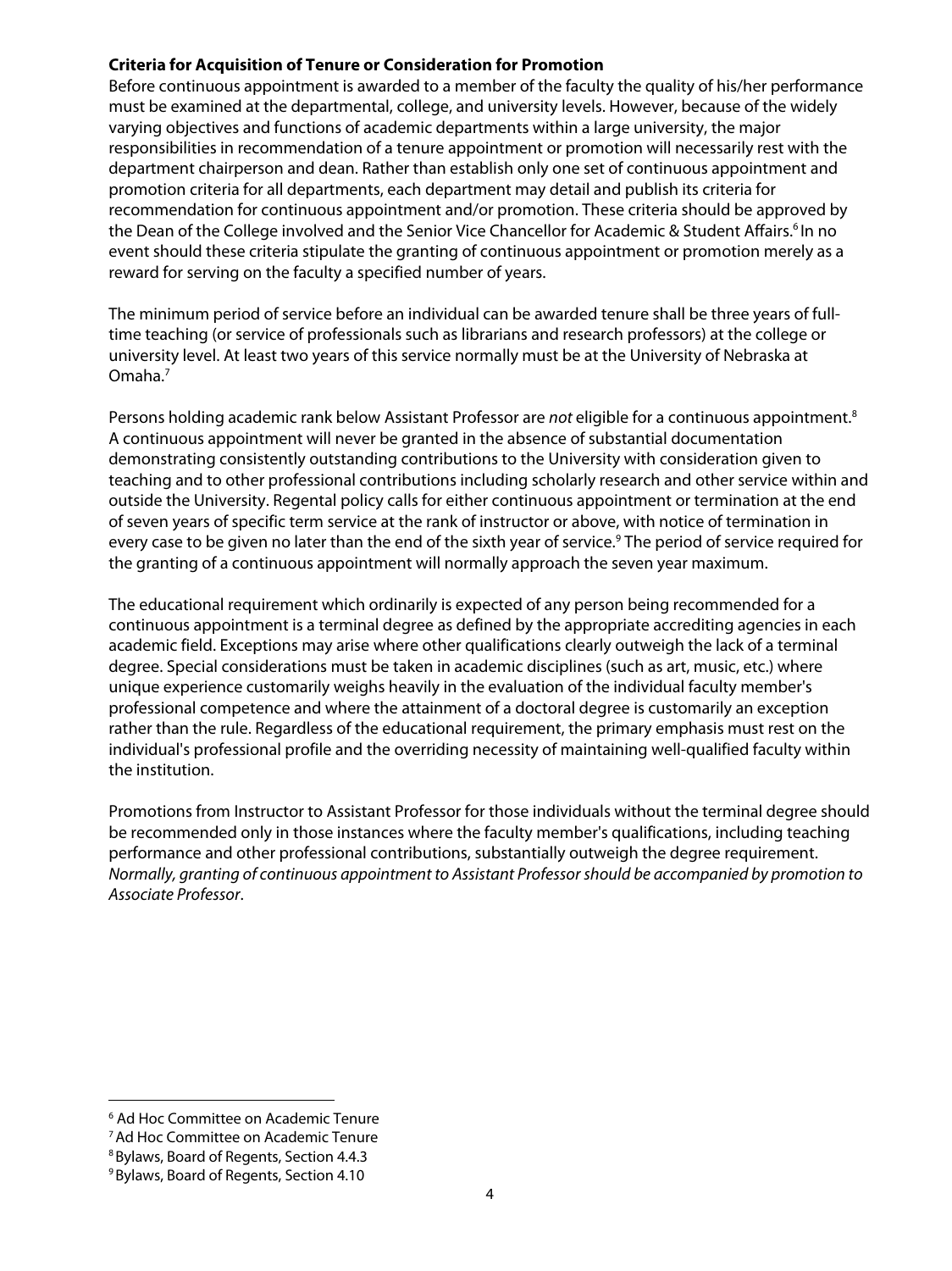When a faculty member in the University has met the criteria mentioned above, the department desiring to recommend tenure or promotion is required to present evidence that performance has been outstanding in one of the first two following areas and above average in at least one of the three remaining areas $10$ :

- 1. Teaching, advising, or working with students in some other professional capacity. Evidence to be based largely on evaluation by students, faculty colleagues, and administrators.
- 2. Scholarly research or other creative work. Evidence to include publication, (written or oral) performance, recitals, exhibitions, etc., which must be qualitatively as well as quantitatively evaluated.
- 3. Other services within the University. Evidence of effectiveness in fulfilling administrative, committee, and special assignments at the department, college, or university level or levels.
- 4. Service outside the University. Evidence of substantial contributions to educational, scientific, cultural, and civic organizations, and/or private or governmental agencies at community, state or national levels.

#### **Continuous Appointments for Non-Teaching Professionals**

A continuous appointment is designed to protect the academic freedom of University personnel who are directly involved in an academic program and whose work requires protection from censorship and external pressures which threaten that freedom. Fostering the spirit of inquiry and guarding the pursuit of truth is essential both to academic excellence and institutional integrity. Research professors and librarians are examples of professional personnel whose work is directly related to academic freedom throughout the educational enterprise and are eligible to be considered for a continuous appointment. The University's rules of continuous appointment should be applied to these individuals on the basis of criteria comparable to those established for teaching faculty. It is understood that administrative assignments are not eligible for continuous appointment.

## **Separation of Continuous Appointment and Academic Rank**

The awarding of continuous appointment and promotion in rank are two separate actions—this University does not automatically award a continuous appointment upon promotion to a given rank. Time considerations for promotion purposes must be established within each department and college, but in no instance should an individual faculty member be considered for promotion by merely attaining a minimum number of years service in a given rank.

It is conceivable that in some cases an individual's assignment might warrant a higher rank before his department chairperson is ready to make a decision on a permanent commitment, just as there are other individuals whose assignments might be appropriate to warrant a continuous appointment at one of the lower ranks. In no case should a continuous appointment be tied to any consideration other than the decision that a member of the faculty has earned the right to continuous employment.

## **Procedure in Granting Continuous Appointment and Promotion**

Because of varying circumstances within different departments, such as size, nature of curricula, level of teaching, etc., the procedures used in granting of continuous appointment or promotion must be allowed to vary among the departments. While recognizing the necessity for various procedures among the departments, some provision must be made in every department for meaningful faculty participation in continuous appointment and promotion recommendations, and each department must publish its procedures for making these recommendations. These procedures, like the criteria for tenure, must be approved by the cognizant dean and the Senior Vice Chancellor for Academic & Student Affairs.

<sup>&</sup>lt;sup>10</sup> Ad Hoc Committee on Academic Tenure (modified)